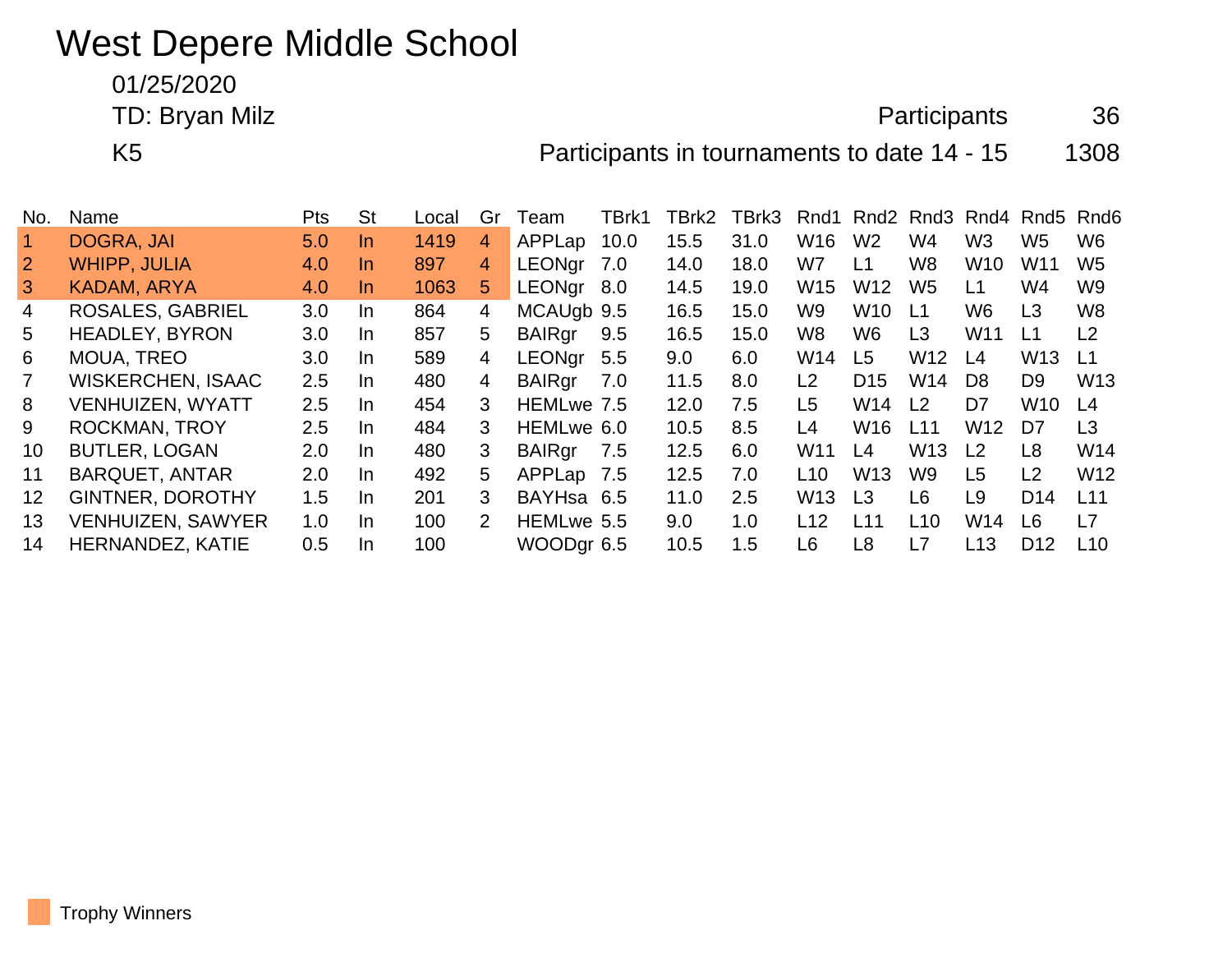## K12 Individual Standings

| No. | Name                     | Pts | <b>St</b> | Local | Gr | Team          | TBrk1 | TBrk2 | TBrk3 | Rnd1 | Rnd <sub>2</sub> | Rnd3            | Rnd4            | Rnd <sub>5</sub> |
|-----|--------------------------|-----|-----------|-------|----|---------------|-------|-------|-------|------|------------------|-----------------|-----------------|------------------|
|     | <b>KACHOLE, DWIJ</b>     | 5.0 | In.       | 1118  | 6  | <b>LEONgr</b> | 11.0  | 7.0   | 11.5  | W17  | W14              | W4              | W <sub>2</sub>  | W <sub>13</sub>  |
| 2   | <b>SCHULIST, NOAH</b>    | 4.0 | In.       | 1082  | 7  | APPLap        | 15.0  | 10.0  | 18.0  | W11  | W <sub>5</sub>   | W3              | L1              | W <sub>6</sub>   |
| 3   | <b>WHIPP, DAVID</b>      | 4.0 | In.       | 1223  | 7  | <b>LEONgr</b> | 11.0  | 7.0   | 13.0  | W15  | W4               | L2              | W13             | W <sub>12</sub>  |
| 4   | URMANSKI, BRAYDEN        | 3.0 | In.       | 1044  | 8  | <b>SMITgr</b> | 15.0  | 10.0  | 18.0  | W6   | L <sub>3</sub>   | L1              | W <sub>5</sub>  | W7               |
| 5   | <b>COPPOCH, TANNER</b>   | 3.0 | In.       | 723   | 7  | LEONgr        | 12.0  | 8.0   | 13.0  | W8   | L2               | W16             | L4              | W <sub>15</sub>  |
| 6   | OTRADOVEC, BLAYKE        | 3.0 | In.       | 743   | 7  | <b>LEONgr</b> | 12.0  | 8.0   | 13.0  | L4   | W18              | W8              | W12             | L <sub>2</sub>   |
| 7   | PREMANAND, KEVIN         | 3.0 | In.       | 901   | 7  | <b>LEONar</b> | 10.0  | 7.0   | 11.0  | W19  | W <sub>13</sub>  | L12             | W9              | L4               |
| 8   | LAKE, PATRICK            | 3.0 | In.       | 586   | 9  | PREBgr        | 9.0   | 6.0   | 9.5   | L5   | W17              | L <sub>6</sub>  | W14             | W <sub>18</sub>  |
| 9   | MALONEY, EVAN            | 3.0 | In.       | 376   | 6  | <b>EDISgr</b> | 8.5   | 4.5   | 9.0   | L10  | W20              | W17             | L7              | W16              |
| 10  | <b>BECKER, ISAIAH</b>    | 3.0 | In.       | 1028  | 6  | LEONgr        | 7.0   | 4.0   | 7.0   | W9   | W12              | W14             | -U-             | -U-              |
| 11  | <b>MOGGED, RYKER</b>     | 3.0 | In.       | 313   | 6  | LEONgr        | 7.0   | 3.0   | 7.5   | L2   | L <sub>16</sub>  | W19             | W18             | <b>W17</b>       |
| 12  | <b>CRUZ, JOVANNY</b>     | 2.0 | In.       | 813   | 9  | PREBgr        | 11.0  | 10.0  | 15.0  | W18  | L <sub>10</sub>  | W7              | L <sub>6</sub>  | L <sub>3</sub>   |
| 13  | <b>BOSTEDT, NICK</b>     | 2.0 | In.       | 733   | 8  | WESTde 9.5    |       | 9.0   | 14.5  | W20  | L7               | W15             | L <sub>3</sub>  | L1               |
| 14  | URMANSKI, NICHOLAS       | 2.0 | In.       | 752   | 7  | SMITgr        | 9.0   | 8.0   | 14.0  | W16  | L1               | L <sub>10</sub> | L <sub>8</sub>  | W19              |
| 15  | <b>VANDENBRINK, JOHN</b> | 2.0 | In.       | 500   | 7  | APPLap 7.0    |       | 6.0   | 11.0  | L3   | W <sub>19</sub>  | L13             | W16             | L <sub>5</sub>   |
| 16  | <b>GUPTA, AVI</b>        | 1.0 | In.       | 316   | 8  | WESTde 10.0   |       | 8.0   | 13.0  | L14  | W11              | L <sub>5</sub>  | L15             | L <sub>9</sub>   |
| 17  | LIBERTY, MAGGIE          | 1.0 | In.       | 135   | 8  | WESTde 9.0    |       | 9.0   | 14.0  | L1   | L <sub>8</sub>   | L <sub>9</sub>  | -B-             | L11              |
| 18  | <b>KERSCHER, BRAYLEN</b> | 1.0 | In.       | 232   | 6. | WESTde 8.5    |       | 8.0   | 11.5  | L12  | L <sub>6</sub>   | W20             | L11             | L <sub>8</sub>   |
| 19  | MILLER, AIDEN            | 1.0 | In.       | 198   | 6  | WESTde 7.5    |       | 7.0   | 10.5  | L7   | L15              | L11             | W20             | L14              |
| 20  | HERRERA, JEREMY          | 1.0 | <b>In</b> | 100   | 6  | APPLap 4.0    |       | 4.0   | 7.0   | L13  | L <sub>9</sub>   | L <sub>18</sub> | L <sub>19</sub> | -B-              |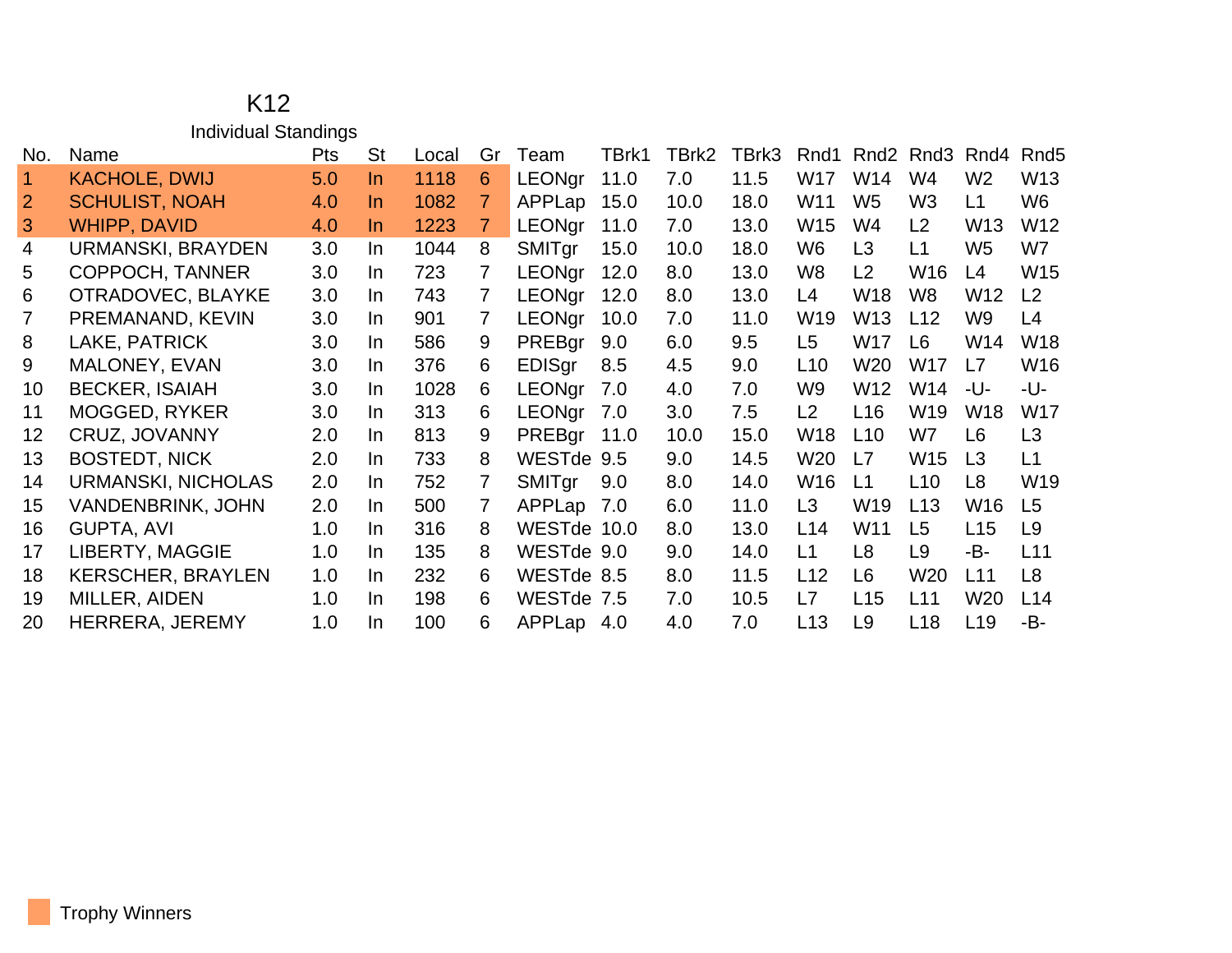## K5

Team Standings

| Plc            | Name (Players: Top 4 used)          | Score | Med  | Solk | SBx2 | Cum  |
|----------------|-------------------------------------|-------|------|------|------|------|
| $\overline{1}$ | Leonardo da Vinci, Green Bay (3)    | 11.0  | 20.5 | 37.5 | 43.0 | 33.0 |
|                | KADAM, ARYA (4.0,1041)              |       |      |      |      |      |
|                | <b>WHIPP, JULIA (4.0,826)</b>       |       |      |      |      |      |
|                | MOUA, TREO (3.0,602)                |       |      |      |      |      |
| $\overline{2}$ | BAIRD ELEMENTARY SCHOOL, GREEN (3)  | 7.5   | 24.0 | 40.5 | 29.0 | 25.5 |
|                | HEADLEY, BYRON (3.0,878)            |       |      |      |      |      |
|                | WISKERCHEN, ISAAC (2.5,nnnn)        |       |      |      |      |      |
|                | BUTLER, LOGAN (2.0,nnnn)            |       |      |      |      |      |
| 3              | Appleton Chess Club (2)             | 7.0   | 17.5 | 28.0 | 38.0 | 22.0 |
|                | DOGRA, JAI (5.0,1399)               |       |      |      |      |      |
|                | BARQUET, ANTAR (2.0,479)            |       |      |      |      |      |
| $\overline{4}$ | HEMLOCK CREEK ELEMENTARY, WEST (3)  | 6.0   | 19.0 | 31.5 | 17.0 | 14.5 |
|                | VENHUIZEN, WYATT (2.5,395)          |       |      |      |      |      |
|                | ROCKMAN, TROY (2.5,nnnn)            |       |      |      |      |      |
|                | VENHUIZEN, SAWYER (1.0,116)         |       |      |      |      |      |
| 5              | ANNIE JACKSON ELEMENTARY, GREEN (2) | 0.5   | 5.0  | 14.0 | 2.5  | 2.0  |
|                | EVANS, NICHOLAS (0.5,440)           |       |      |      |      |      |
|                | EVANS, TOMMY (0.0,449)              |       |      |      |      |      |